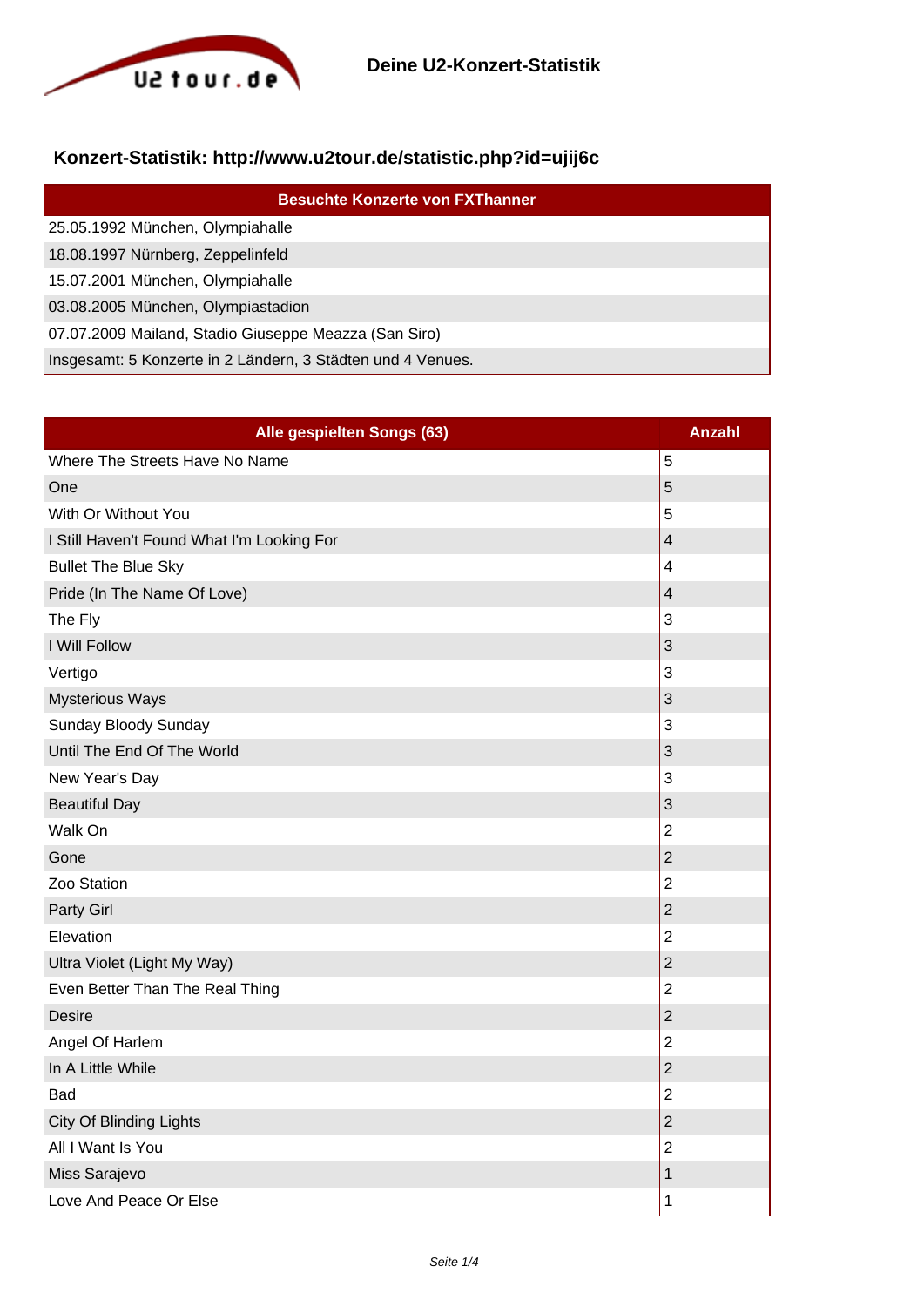

| Sometimes You Can't Make It On Your Own    | 1 |
|--------------------------------------------|---|
| Miracle Drug                               | 1 |
| The Electric Co.                           | 1 |
| Magnificent                                | 1 |
| The Unforgettable Fire                     | 1 |
| I'll Go Crazy If I Don't Go Crazy Tonight  | 1 |
| <b>MLK</b>                                 | 1 |
| Moment Of Surrender                        | 1 |
| <b>Unknown Caller</b>                      | 1 |
| Stand By Me                                | 1 |
| <b>Breathe</b>                             | 1 |
| No Line On The Horizon                     |   |
| Get On Your Boots                          | 1 |
| All Because Of You                         | 1 |
| Discothèque                                |   |
| <b>Running To Stand Still</b>              | 1 |
| Love Is Blindness                          | 1 |
| Mofo                                       | 1 |
| Satellite Of Love                          | 1 |
| Dancing Queen                              | 1 |
| Can't Help Falling In Love                 | 1 |
| Who's Gonna Ride Your Wild Horses          | 1 |
| Tryin' To Throw Your Arms Around The World | 1 |
| Last Night On Earth                        |   |
| Staring At The Sun                         | 1 |
| Kite                                       |   |
| New York                                   | 1 |
| Stuck In A Moment You Can't Get Out Of     | 1 |
| Wake Up Dead Man                           | 1 |
| Hold Me, Thrill Me, Kiss Me, Kill Me       | 1 |
| Miami                                      | 1 |
| Please                                     | 1 |
| If You Wear That Velvet Dress              | 1 |
| Stay (Faraway, So Close!)                  | 1 |

| Alle Cover-Songs (4)       | Anzahl |
|----------------------------|--------|
| Stand By Me                |        |
| Satellite Of Love          |        |
| Dancing Queen              |        |
| Can't Help Falling In Love |        |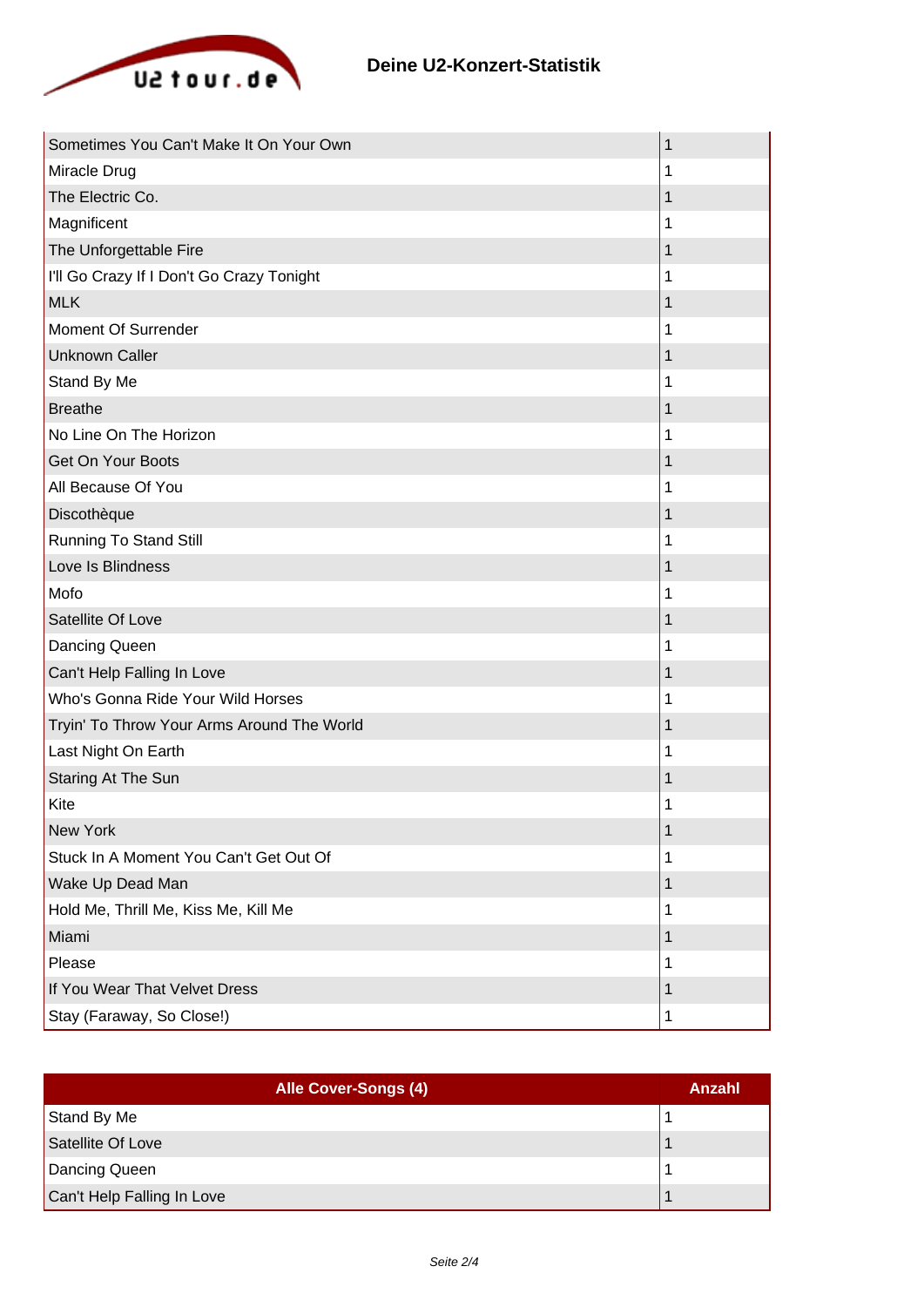

| <b>Opening Songs (5)</b> | <b>Anzahl</b> |
|--------------------------|---------------|
| <b>Breathe</b>           |               |
| Vertigo                  |               |
| Elevation                |               |
| Mofo                     |               |
| Zoo Station              |               |

| <b>Closing Songs (5)</b> | Anzahl |
|--------------------------|--------|
| Moment Of Surrender      |        |
| Vertigo                  |        |
| Walk On                  |        |
| Wake Up Dead Man         |        |
| Love Is Blindness        |        |

| <b>Alben (13)</b>                 | <b>Anzahl</b> |
|-----------------------------------|---------------|
| Achtung Baby                      | 20.35%        |
| The Joshua Tree                   | 16.67%        |
| All That You Can't Leave Behind   | 10.43%        |
| Pop                               | 8.62%         |
| How To Dismantle An Atomic Bomb   | 7.69%         |
| The Unforgettable Fire            | 6.78%         |
| No Line On The Horizon            | 5.88%         |
| War                               | 5%            |
| Rattle And Hum                    | 4.96%         |
| Boy                               | 3.28%         |
| Zoo TV Live                       | 0.81%         |
| Passengers Original Soundtracks 1 | 0.81%         |
| Zooropa                           | 0.8%          |

| Vorgruppen (6)         | <b>Anzahl</b> |
|------------------------|---------------|
| Keane                  |               |
| <b>Snow Patrol</b>     |               |
| The Zutons             |               |
| Söhne Mannheims        |               |
| Die Fantastischen Vier |               |
| <b>Fatima Mansions</b> |               |